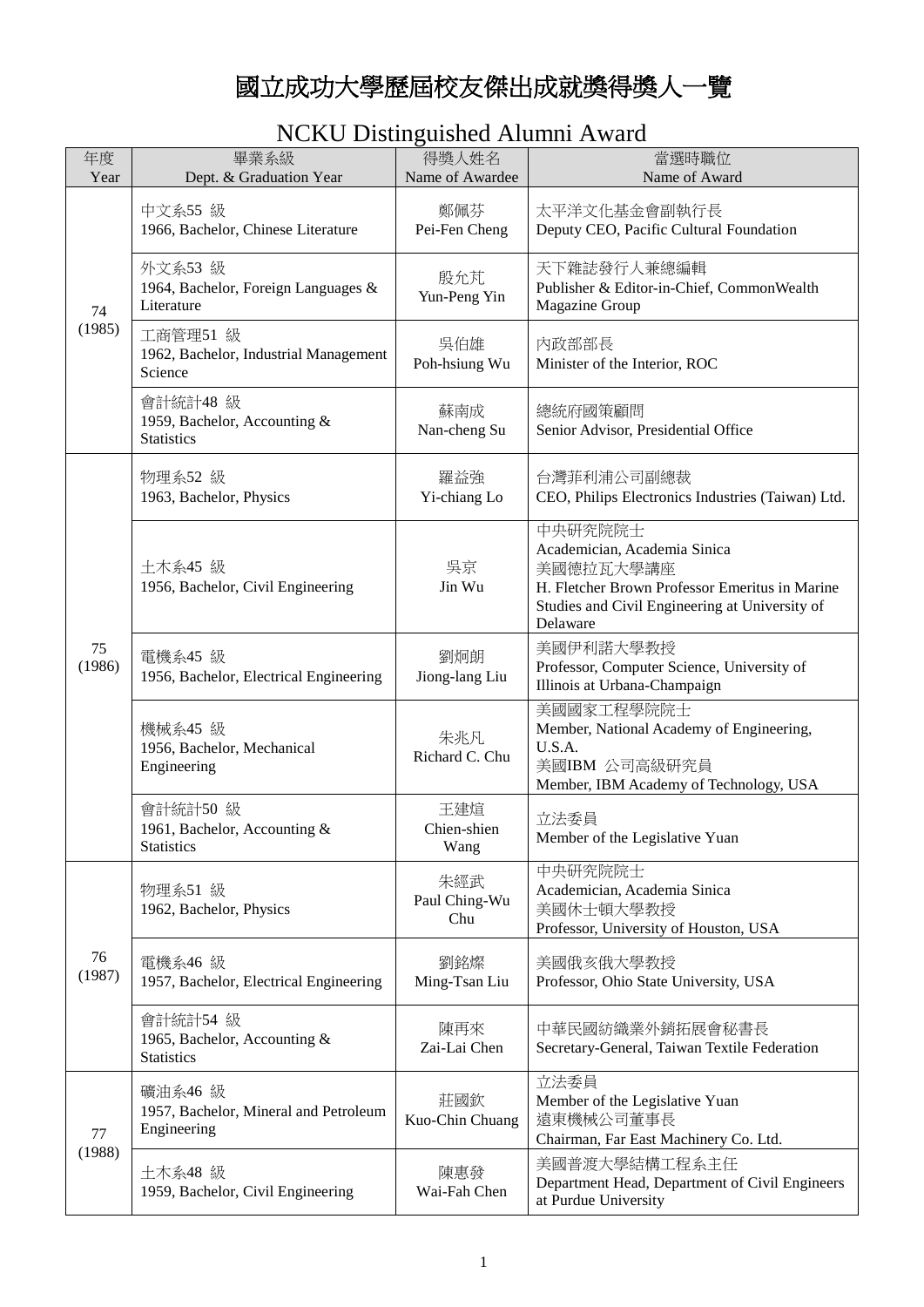| 年度<br>Year   | 畢業系級<br>Dept. & Graduation Year                                                        | 得獎人姓名<br>Name of Awardee       | 當選時職位<br>Name of Award                                                                                                                           |
|--------------|----------------------------------------------------------------------------------------|--------------------------------|--------------------------------------------------------------------------------------------------------------------------------------------------|
|              | 外文系63 級<br>1974, Bachelor, Foreign Languages &<br>Literature                           | 龍應台<br>Ying-Tai Lung           | 名作家<br>writer                                                                                                                                    |
| 78<br>(1989) | 建築系51 級<br>1962, Bachelor, Architecture                                                | 張隆盛<br><b>Winston Chang</b>    | 環保署署長<br>Minister of Environmental Protection<br>Administration, Executive Yuan, ROC                                                             |
|              | 土木系42 級<br>1953, Bachelor, Civil Engineering                                           | 盧偉民<br>Wei-Ming Lu             | 美國明尼蘇達大學教授<br>Professor, University of Minnesota, USA                                                                                            |
| 79<br>(1990) | 化學系53肄<br>Studied in the Department of<br>Chemistry in 1964                            | 吳德芳<br>Te-Fang Wu              | 馬來西亞數十家企業董事長<br>Chairman, several companies in Malaysia                                                                                          |
|              | 機械系34 級<br>1945, Bachelor, Mechanical<br>Engineering                                   | 林長城<br>Chang-Cheng Lin         | 東元電機公司董事長<br>Chairman, TECO Electric & Machinery Co, Ltd.                                                                                        |
| 80<br>(1991) | 機械系38 級<br>1949, Bachelor, Mechanical<br>Engineering                                   | 鄭國昌<br>Kuo-Chang<br>Cheng      | 加拿大ALBERTA 大學教授<br>Professor, University of Alberta, Canada                                                                                      |
|              | 化工系45 級<br>1956, Bachelor, Chemical engineering                                        | 陳文源<br>Wen-Yuan Chen           | 柏林油漆公司總經理<br>Chairman, Berlin Company                                                                                                            |
|              | 機械系46 級<br>1957, Bachelor, Mechanical<br>Engineering                                   | 何兆中<br>Paul S. Ho              | 美國康乃爾大學傑出教授<br>Outstanding Professor, Cornell University, USA                                                                                    |
| 81           | 土木系53 級<br>1964, Bachelor, Civil Engineering                                           | 陳文雄<br>Winston Chen            | 美國加州旭電公司董事長<br>Chairman, Solectron Corporation                                                                                                   |
| (1992)       | 工商管理52 級<br>1963, Bachelor, Institute of Business<br>Administration                    | 徐宏達<br>Hung-Ta Hsu             | 志信集團創辦人、負責人<br>Founder and Chairman, TZE SHIN International<br>Co. Ltd.                                                                          |
|              | 會計統計51 級<br>1962, Bachelor, Accounting &<br><b>Statistics</b>                          | 王景益<br>Ching-Yi Wang           | 勤業會計師事務所主持人<br>Director, Deloitte & Touche Taiwan                                                                                                |
| 82<br>(1993) | 機械系59級<br>1970, Bachelor, Mechanical<br>Engineering                                    | 林信義<br>Hsin-I Lin              | 中華汽車公司總經理<br>Chairman & President, China Motor Corporation                                                                                       |
|              | 化工系44 級<br>1955, Bachelor, Chemical engineering                                        | 石延平<br>Yan-ping Shi            | 海洋大學校長<br>President, National Taiwan Ocean University                                                                                            |
|              | 土木系44 級<br>1955, Bachelor, Civil Engineering                                           | 葉永祥<br>Yung-Hsiang Yeh         | 高雄港務局局長<br>Executive, Kaohsiung Harbor Bureau                                                                                                    |
|              | 機械系47 級<br>1958, Bachelor, Mechanical<br>Engineering                                   | 鍾道蕃<br>Benjamin T. F.<br>Chung | 美國俄亥俄州愛克隆大學傑出教授<br>The F. Theodore Harrington Professor Emeritus<br>and a Research Professor, College of<br>Engineering, the University of Akron |
| 83<br>(1994) | 土木系39 級<br>1950, Bachelor, Civil Engineering                                           | 陳廉泉<br>Lien-Chuan Chen         | 翡翠水庫管理局局長<br>Director General, Taipei Feitsui Reservoir<br>Administration                                                                        |
|              | 交管系48 級<br>1959, Bachelor, Transportation &<br><b>Communication Management Science</b> | 陳堯<br>Yao Chen                 | 電信總局局長<br>Director General, Directorate General of<br>Telecommunications (DGT) Taiwan                                                            |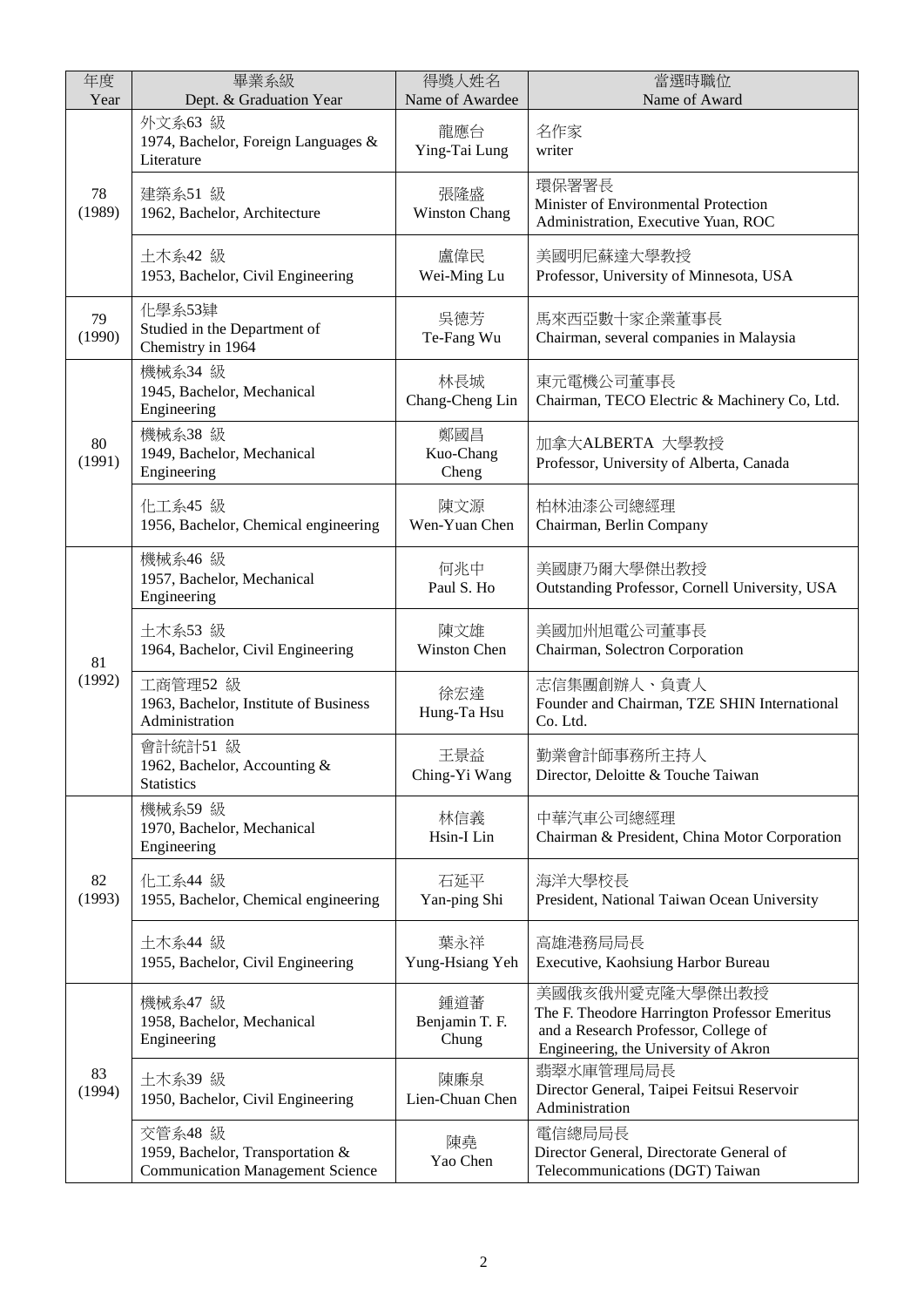| 年度<br>Year   | 畢業系級<br>Dept. & Graduation Year                                                          | 得獎人姓名<br>Name of Awardee  | 當選時職位<br>Name of Award                                                                                                                                                               |
|--------------|------------------------------------------------------------------------------------------|---------------------------|--------------------------------------------------------------------------------------------------------------------------------------------------------------------------------------|
|              | 電機系48 級<br>1959, Bachelor, Electrical Engineering                                        | 鄭崇華<br><b>Bruce Cheng</b> | 台達電子公司董事長<br>Chairman & Chief Environmental Officer, Delta<br>Electronics, INC.                                                                                                      |
| 84<br>(1995) | 土木系51 級<br>1962, Bachelor, Civil Engineering                                             | 楊志達<br>Chih-Ted Yang      | 美國墾務局泥砂及河流水利部門經理<br>Manager, Reclamation's Sedimentation and<br>River Hydraulics Group, U.S. Bureau of<br>Reclamation                                                                |
|              | 工科系58 級<br>1969, Bachelor, Engineering Science                                           | 莊哲男<br>Jer-Nan Juang      | 美國太空總署主任科學家<br>Principal Scientist, NASA Langley Research<br>Center                                                                                                                  |
|              | 機械系58 級<br>1969, Bachelor, Mechanical<br>Engineering                                     | 安介南<br>Kai-Nan An         | 美國梅約醫學院講座教授及骨科研究部主任<br>Professor, Bioengineering at Mayo Medical<br>School; Co-Director, Biomechanics and Motion<br>Analysis Laboratories                                            |
| 85<br>(1996) | 化工系43 級<br>1954, Bachelor, Chemical engineering                                          | 陳柱華<br>Juh-Wah Chen       | 美國南伊利諾大學教授兼工學院院長<br>Dean Emeritus of the College of Engineering,<br>Southern Illinois University                                                                                     |
|              | 礦冶系47 級<br>1958, Bachelor, Mining and<br>Metallurgical Engineering                       | 陳都<br>Tu Chen             | 美國KOMAG 公司總裁<br>Chairman, the board from Komag, Co., Ltd.                                                                                                                            |
| 86<br>(1997) | 建築系45 級<br>1956, Bachelor, Architecture                                                  | 許仲川<br>Chung-Chuan<br>Hsu | 總統府國策顧問<br>Senior Advisor, Presidential Office                                                                                                                                       |
|              | 機械系46 級<br>1957, Bachelor, Mechanical<br>Engineering                                     | 程大酉<br>Ta-Yu Cheng        | 美國程氏動力系統公司董事長<br>Chairman, Cheng Company Cheng Fluid System                                                                                                                          |
|              | 電機系49 級<br>1960, Bachelor, Electrical Engineering                                        | 張俊彥<br>Chun-Yen Chang     | 中央研究院院士<br>Academician, Academia Sinica<br>交通大學電子資訊中心教授兼主任<br>Director, Microelectronics and Information<br>Systems Research Center, National Chiao Tung<br>University               |
|              | 化學系55 級<br>1966, Bachelor, Chemistry                                                     | 傅模英<br>Mou-Ying Fu Lu     | 美國亞培藥廠首席科學家<br>Principal Scientist, Abbott Laboratories Services<br>Corp.                                                                                                            |
| 87<br>(1998) | 物理系51 級<br>1962, Bachelor, Physics                                                       | 朱唯幹<br>Wei-Kan Chu        | 美國德州超導中心副主任<br>Deputy Director, Texas Center for<br>Superconductivity                                                                                                                |
|              | 化工系48 級<br>1959, Bachelor, Chemical engineering                                          | 劉炯權<br>Chung-Chiun Liu    | 美國凱西大學教授兼電子設計中心主任<br>Chair Professor & Wallace R. Persons Professor<br>of Sensor Technology, Case Western Reserve<br>University<br>; Control and Director, Electronics Design Center |
|              | 交管系56 級<br>1967, Bachelor, Transportation and<br><b>Communication Management Science</b> | 劉水深<br>Shuei-Shen Liu     | 大葉大學校長<br>President, Da-Yeh University                                                                                                                                               |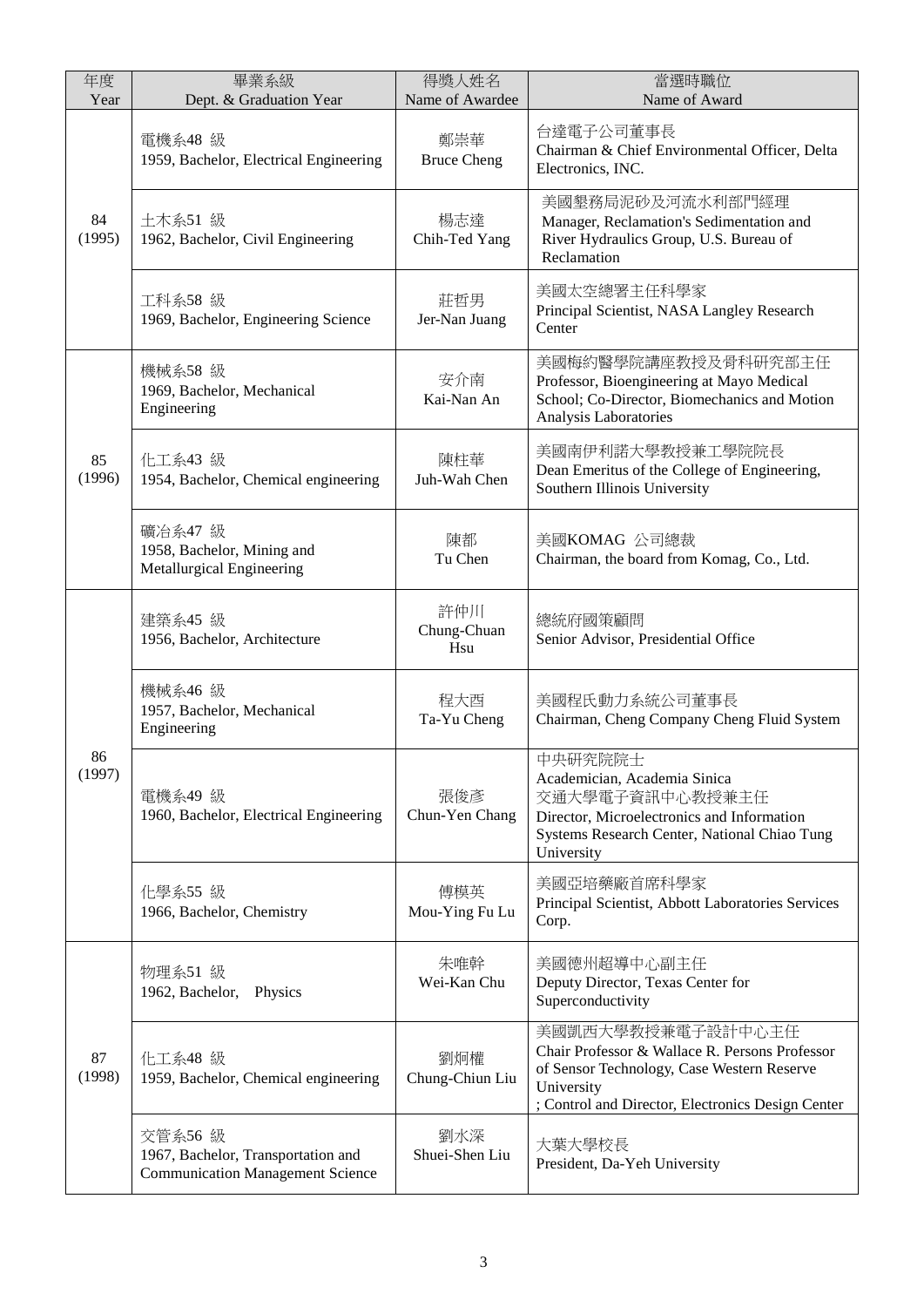| 年度<br>Year   | 畢業系級<br>Dept. & Graduation Year                                           | 得獎人姓名<br>Name of Awardee            | 當選時職位<br>Name of Award                                                                                                                                                   |
|--------------|---------------------------------------------------------------------------|-------------------------------------|--------------------------------------------------------------------------------------------------------------------------------------------------------------------------|
| 88<br>(1999) | 電機系48 級<br>Electrical<br>1959, Bachelor,<br>Engineering                   | 林耕華<br>Keng-Hua Lin                 | 中央研究院院士<br>Academician, Academia Sinica<br>工業技術研究院光電所所長<br>Director, Electronics & Optoelectronics Research<br>Laboratories, Industrial Technology Research<br>Institute |
|              | 化學系58 級<br>1969, Bachelor, Chemistry                                      | 黃桑希蘭<br>Jennie S. Hwang             | 美國 IEM-Fusion 公司及 H-Technologies<br>Group, Inc. 總裁<br>C.E.O., H-Technologies Group, Inc. & IEM-<br>Fusion, Inc.                                                          |
|              | 礦冶系53 級<br>1964, Bachelor, Mining and<br>Metallurgical Engineering        | 余光華<br>Kuang-Hwa Yu                 | 台鹽實業股份有限公司董事長<br>Chairman, Taiyen Ltd., Company                                                                                                                          |
| 89           | 電機系55 級<br>1966, Bachelor,<br>Electrical<br>Engineering                   | 曾繁城<br>Fan-Cheng Tseng              | 臺灣積體電路製造公司總經理<br>President, Taiwan Semiconductor Manufacturing<br>Company Ltd.                                                                                           |
| (2000)       | 工科系59 級<br>1970, Bachelor,<br><b>Engineering Science</b>                  | 呂學錦<br>Shyue-Ching Lu               | 中華電信股份有限公司總經理<br>Chief Executive Officer, Chunghwa Telecom Co.,<br>Ltd.                                                                                                  |
|              | 物理系52 級<br>1963, Bachelor,<br>Physics                                     | 斯華齡<br><b>Harold HwaLing</b><br>Szu | 美國海軍作戰中心資訊科學研究群主持人<br>Leader, the Information Sciences Group of the<br>Naval Surface Warfare Center                                                                      |
|              | 機械系50 級<br>1961, Bachelor, Mechanical<br>Engineering                      | 黃至剛<br>Lawrence T.<br>Wong          | 香港賽馬協會總裁<br>CEO, the Hong Kong Jockey Club                                                                                                                               |
| 90<br>(2001) | 機械系44 肄<br>Studied in the Department of<br>Mechanical Engineering in 1955 | 丁肇中<br>Samuel Chao<br>Chung Ting    | 中央研究院院士<br>Academician, Academia Sinica<br>美國麻省理工學院教授<br>Professor, Massachusetts Institute of Technology,<br>Cambridge                                                  |
|              | 電機系57 級<br>1968, Bachelor, Electrical Engineering                         | 熊克平<br>Ko-Ping Kirk<br>Shung        | 美國賓州州立大學教授<br>Professor, Penn State University                                                                                                                           |
|              | 物理系50 級<br>1961, Bachelor, Physics                                        | 胡洪九<br>Hung-Chiu Hu                 | 台灣茂矽電子股份有限公司董事長兼總經理<br>Chairman & Chief Executive Officer, Mosel<br>Vitelic Inc.                                                                                         |
| 91           | 化學系51 肄<br>Studied in the Department of<br>Chemistry in 1962              | 張蘊禮<br>Rose Tseng                   | 美國夏威夷大學希羅分校校長<br>Chancellor, University of Hawaii at Hilo, U.S.A.                                                                                                        |
| (2002)       | 電機系59級<br>1970, Bachelor, Electrical Engineering                          | 吳敏求<br>Miin Wu                      | 旺宏電子股份有限公司總經理<br>Chairman, Macronix International Co. Ltd.                                                                                                               |
|              | 礦冶工程系49 級<br>1960, Bachelor, Mining &<br>Metallurgical Engineering        | 郭炎土<br>Yen-tu Kuo                   | 中鋼董事長<br>Chairman, state-run China Steel Corp.                                                                                                                           |
|              | 外文系71 級<br>1982, Bachelor, Foreign Languages &<br>Literature              | 楊基寬<br>Rocky Yang                   | 104 人力銀行創辦人與負責人,<br>President, 104 Job Bank Corp.                                                                                                                        |
| 92<br>(2003) | 化工系47 級<br>1958, Bachelor, Chemical engineering                           | 張瑞欽<br>Carlos Chang                 | 華立企業股份有限公司董事長<br>Chairman, Wah Lee Industrial Corp.                                                                                                                      |
|              | 土木系53 級<br>1964, Bachelor, Civil Engineering                              | 張建平<br>Ken Ping Chong               | 美國國家科學基金會工程部力學及材料研究主<br>任<br>Director, Mechanics & Materials, National<br><b>Science Foundation</b>                                                                      |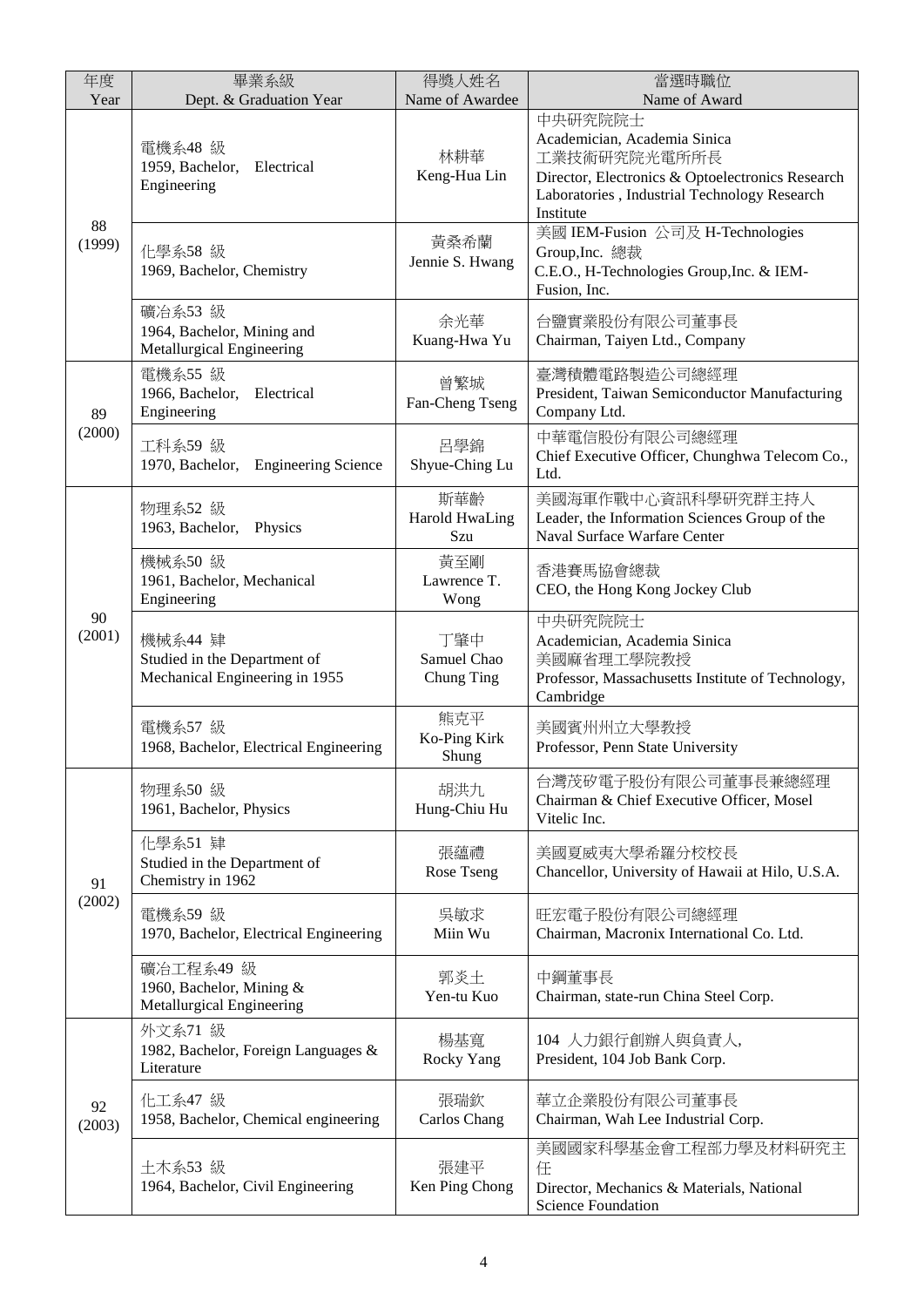| 年度<br>Year   | 畢業系級<br>Dept. & Graduation Year                                                        | 得獎人姓名<br>Name of Awardee     | 當選時職位<br>Name of Award                                                                                                                                                                 |
|--------------|----------------------------------------------------------------------------------------|------------------------------|----------------------------------------------------------------------------------------------------------------------------------------------------------------------------------------|
|              | 中文系64 級<br>1975, Bachelor, Chinese Literature                                          | 陳國城<br>Kuo-Cheng Chen        | 專業作家 舞鶴<br>Writer Wu Heh                                                                                                                                                               |
|              | 化學系52 級<br>1963, Bachelor, Chemistry                                                   | 黃沂榮<br>Yi-Jung Huang         | 國慶化學等九家公司董事長<br>President, Kuo Ching Chemical Co. Ltd.                                                                                                                                 |
|              | 化工系47 級<br>1958, Bachelor, Chemical engineering                                        | 吳澄清<br>Cheng-Ching Wu        | 台灣石化合成股份有限公司董事長<br>President, Chemax International Corp.                                                                                                                               |
| 93<br>(2004) | 水利系52 級<br>1963, Bachelor, Hydraulic & Ocean<br>Engineering                            | 張敬義<br>Jim Ching-Yi<br>Chang | 美國陸軍研究院基礎科學研究中心主任兼基礎<br>科學院副院長<br>Director, Army Research Laboratory, ARL &<br>Army Research Office, ARO                                                                               |
|              | 電機系57 級<br>1968, Bachelor, Electrical Engineering                                      | 李澤元<br>Fred C. Lee           | 美國維吉尼亞理工暨州立大學電機系教授<br>Professor, The Bradley Department of Electrical<br>& Computer Engineering, Virginia Tech &<br>Virginia Polytechnic Institute and State<br>University             |
|              | 都計系67 級<br>1978, Bachelor, Urban Planning                                              | 郭瑤琪<br>Yao-Chi Kuo           | 行政院政務委員<br>Minister of State, Executive Yuan                                                                                                                                           |
|              | 機械系59 級<br>1970, Bachelor, Mechanical<br>Engineering                                   | 蘇慶陽<br>Ching-Yang Su         | 裕隆企業集團副執行長<br>Deputy CEO, Yulon Group                                                                                                                                                  |
| 94           | 電機系50級<br>1961, Bachelor, Electrical Engineering                                       | 張鍾濬<br>David C. Chang        | 美國紐約科技大學校長<br>President, Polytechnic University, New York,<br><b>USA</b>                                                                                                               |
| (2005)       | 電機系63 級<br>1974, Bachelor, Electrical Engineering                                      | 何國源<br>Kwok-Yuen Ho          | ATI 公司董事長<br>Chairman, Array Technology Industry<br>Technologies Inc.                                                                                                                  |
|              | 交管系59 級<br>1970, Bachelor, Transportation &<br><b>Communication Management Science</b> | 盧峯海<br>Frank Lu              | 陽明海運公司董事長<br>Chairman, Yang Ming Group                                                                                                                                                 |
|              | 物理系55 級<br>1966, Bachelor, Physics                                                     | 陳秀生<br>Shunsu Chen           | Chief, Unit of Development & Molecular<br>Immunity, National Institute of Child Health &<br>Development (美國健康研究院)                                                                      |
| 95<br>(2006) | 電機系60 級<br>1971, Bachelor, Electrical Engineering                                      | 陳瑞聰<br>Ray Chen              | 統寶光電公司董事長<br>Chairman, Toppoly Optoelectronics Corp. and<br>Philips Mobile Display Systems (MDS) - TPO<br>仁寶電腦公司總經理<br>President & Chief Executive Officer, Compal<br>Electronics Inc. |
|              | 建築系50 級<br>1961, Bachelor, Architecture                                                | 李祖原<br>C.Y. Lee              | 李祖原建築師事務所創辦人/建築師<br>Founder and Architect, C.Y.LEE & Partners<br><b>Architects / Planners</b>                                                                                          |
|              | 會統系63 級<br>1974, Bachelor, Accounting and<br><b>Statistics</b>                         | 許璋瑤<br>Chang-yao Hsu         | 行院主計處主計長<br>Minister of Directorate General of Budget,<br>Accounting & Statistics, Executive Yuan                                                                                      |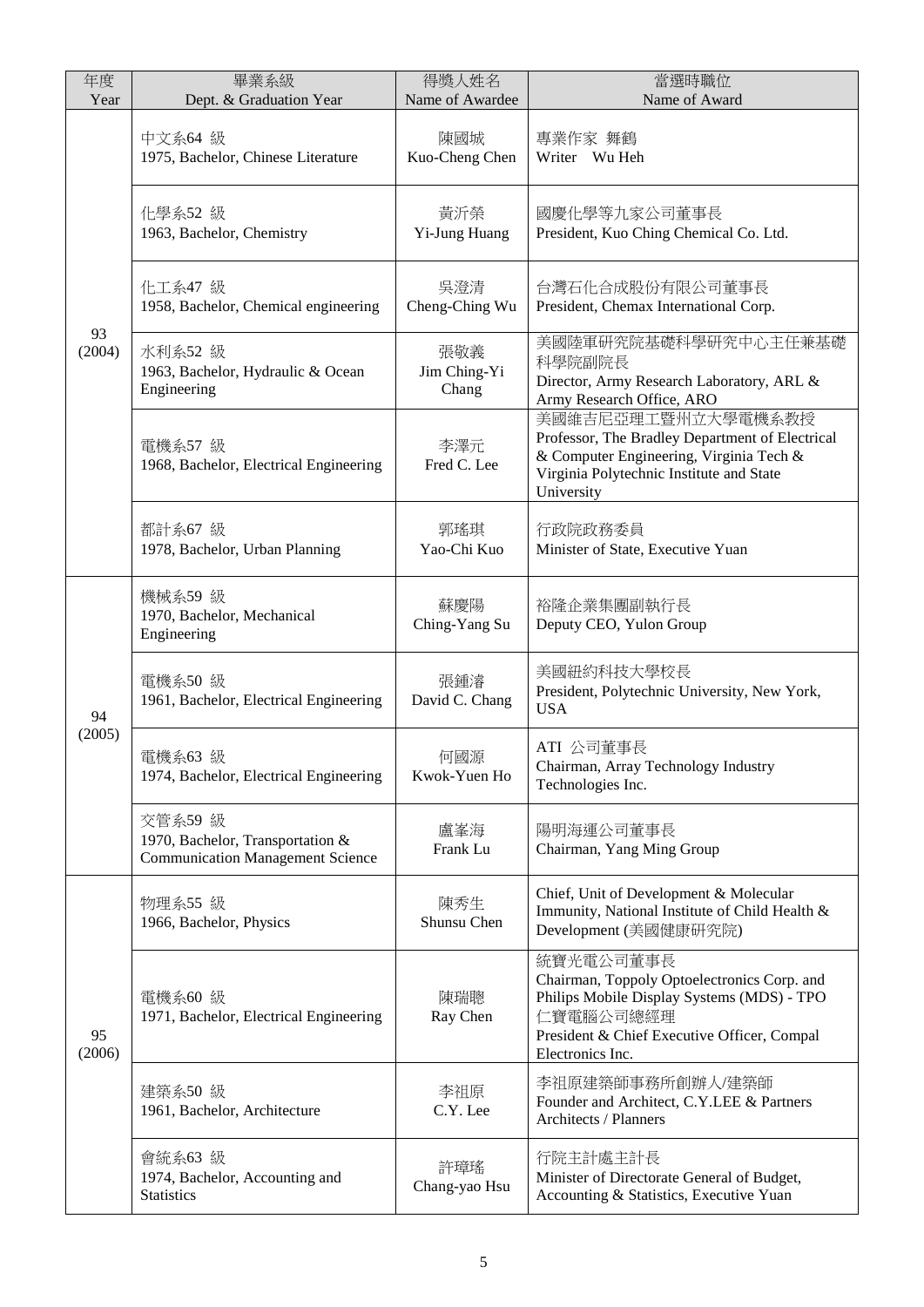| 年度<br>Year   | 畢業系級<br>Dept. & Graduation Year                                                                   | 得獎人姓名<br>Name of Awardee           | 當選時職位<br>Name of Award                                                                                                                                                           |
|--------------|---------------------------------------------------------------------------------------------------|------------------------------------|----------------------------------------------------------------------------------------------------------------------------------------------------------------------------------|
| 96<br>(2007) | 物理學系63 級<br>1974, Bachelor, Physics                                                               | 陳自強<br>Tze-chiang Chen             | 美國IBM公司科技研發中心副主管<br>IBM Fellow and the Vice President, Science and<br>Technology at Thomas J. Watson Research<br>Center, IBM Research Division in Yorktown<br>Heights, New York. |
|              | 工程科學系66 級<br>1977, Bachelor, Engineering Science                                                  | 黃偉祥<br>Wei-Hsiang<br>Huang         | 大聯大投資控股股份有限公司董事長兼總經理<br>Chairman & President, WPG Holdings Limited                                                                                                               |
|              | 台南高工機械科33 級<br>1944, Institute of Mechanical<br><b>Engineering at Tainan Technical</b><br>College | 馬學坤<br>Xue-Kun Ma                  | 台灣原料行股份有限公司創辦人<br>Founder, Forchem International Corporation                                                                                                                     |
|              | 化學工程學系60 級<br>1971, Bachelor, Chemical Engineering                                                | 何昭陽<br>Chao-Yang Ho                | 奇美電子股份有限公司總經理<br>President, Chi Mei Group                                                                                                                                        |
|              | 交通管理科學系56 級<br>1967, Bachelor, Transportation &<br><b>Communication Management Science</b>        | 魏幸雄<br>Phillip Wei                 | 中華航空公司董事長<br>Chairman, China Airlines                                                                                                                                            |
|              | 機械系40級<br>1951, Bachelor, Mechanical<br>Engineering                                               | 陳茂正<br>Mao-Cheng, Chen             | 成大精密機械公司總經理<br>Chair, Chenta Machinery Works                                                                                                                                     |
|              | 化學工程學系55級<br>1966, Bachelor, Chemical Engineering                                                 | 陳寶郎<br>Bao-Lang, Chen              | 中國石油股份有限公司董事長<br>General Manager (CEO), China Petroleum<br>Corporation                                                                                                           |
|              | 礦冶系58級<br>1996, Bachelor, Mineral & Petroleum<br>Engineering                                      | 陳源成<br>Yuan-Cheng,<br>Chen         | 中國鋼鐵股份有限公司董事長<br>General Manager, China Steel Corporation                                                                                                                        |
| 97<br>(2008) | 土木工程學系50級<br>1961, Bachelor, Civil Engineering                                                    | 葉文工<br>William Wen-<br>Gong, Yeh   | 美國加州大學洛杉磯分校傑出教授<br>Distinguished Professor, Department of Civil and<br>Environmental Engineering, University of<br>California, Los Angeles                                       |
|              | 土木工程學系53級<br>1964, Bachelor, Civil Engineering                                                    | 廖保和<br>Paul Liao                   | 美國KCM公司總裁<br>Founder, KCM International, Seattle.                                                                                                                                |
|              | 電機工程學系57級<br>1968, Bachelor, Electrical Engineering                                               | 盧克修<br>Keh-Shew, Lu                | 美國Diodes公司總經理兼執行長<br>President & CEO, Diodes Inc., US/former Senior<br>Vice President, Texas Intruments                                                                          |
|              | 建築系59級、研61級<br>1970, Bachelor, 1972, Master,<br>Architecture                                      | 調<br>張<br>Tiao, Chang              | 鼎宇建設股份有限公司總經理<br>Chair, Dinyue Development & Construction Co.<br>Ltd                                                                                                             |
| 98<br>(2009) | 物理學系63級<br>1974, Bachelor, Physics                                                                | 張亞中<br>Yai-Chung Chang             | 中研院特聘研究員兼應科中心主任<br>Distinguished Research Fellow and Director of<br>the Research Center for Applied Sciences,<br>Academia Sinica                                                 |
|              | 水利及海洋工程學系45肄<br>studied in the Department of Hydraulic<br>and Ocean Engineering in 1956           | 白先勇<br>Hsien-Yung<br>(Kenneth) Pai | 作家<br>Renowned writer                                                                                                                                                            |
|              | 電機工程學系50級<br>1961, Bachelor, Electrical Engineering                                               | 李雄武<br>Shung-Wu Andy<br>Lee        | 中研院院士<br>Academician, Academia Sinica                                                                                                                                            |
|              | 工業設計學系71級<br>1982, Bachelor, Industrial Design                                                    | 陳文龍<br>Wen-Long Chen               | 浩漢設計公司董事長<br>President of Nova Design                                                                                                                                            |
|              | 交通管理科學系56級<br>1967, Bachelor, Transportation and<br><b>Communication Management Science</b>       | 劉玉山<br>Yuh-san Liu                 | 監察委員<br>Member of the Control Yuan                                                                                                                                               |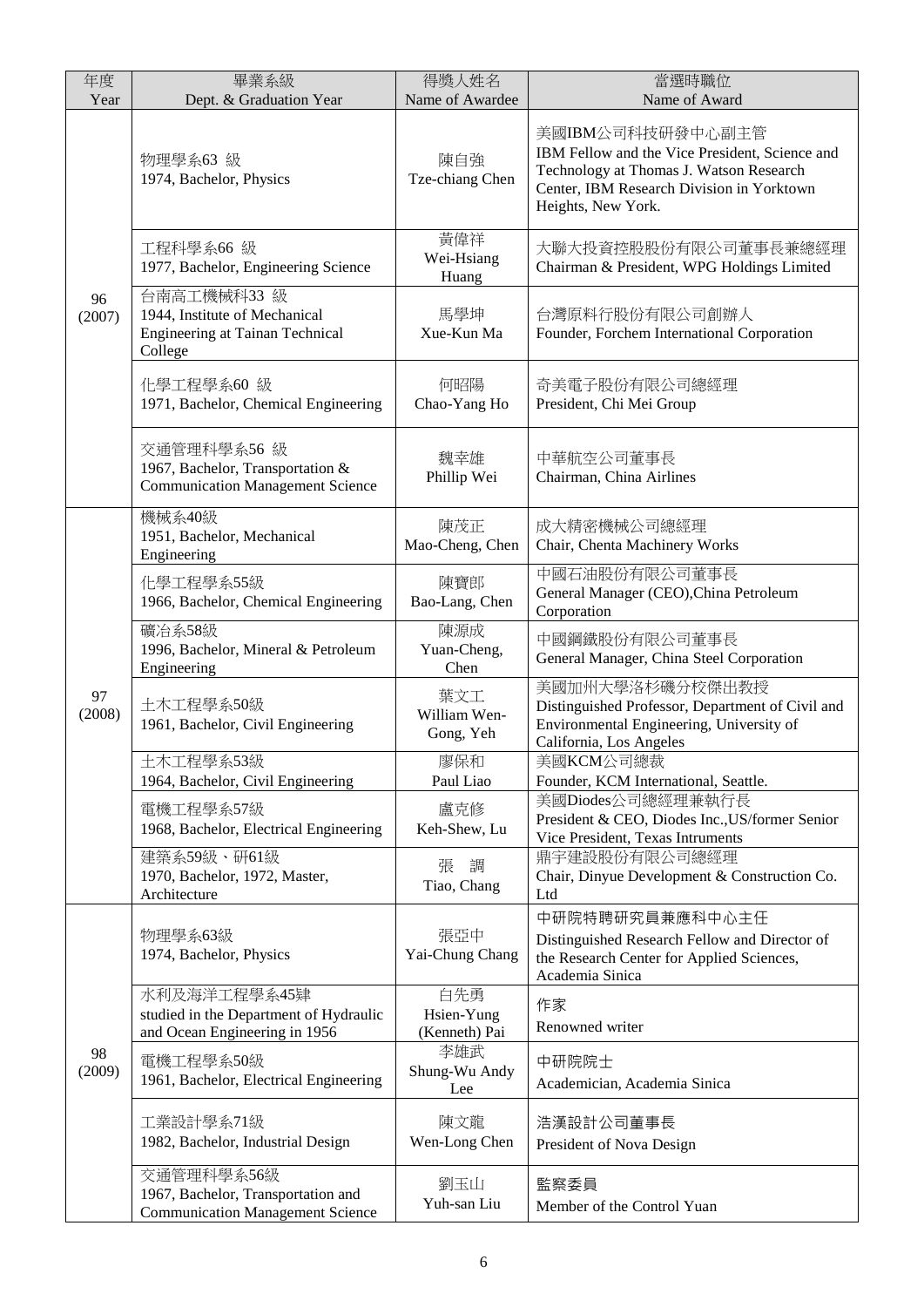| 年度<br>Year    | 畢業系級<br>Dept. & Graduation Year                                                             | 得獎人姓名<br>Name of Awardee               | 當選時職位<br>Name of Award                                                                                                        |
|---------------|---------------------------------------------------------------------------------------------|----------------------------------------|-------------------------------------------------------------------------------------------------------------------------------|
|               | 外國文學系53級<br>1964, Bachelor, Foreign Languages &<br>Literature                               | 董群傑<br>Chun-Chieh Tung<br>(Chiao Tung) | 筆名董橋 蘋果日報社長<br>President of The Apple Daily (Hong Kong)                                                                       |
| 99<br>(2010)  | 化學系58級<br>1969, Bachelor, Chemistry                                                         | 陳天佑<br>Tien-Yu Chen                    | 台懋實業股份有限公司董事長兼總經理<br>Chairman & CEO, Diamonchem Intl' Co. Ltd.<br>And Diapolechem Intl' Com., Ltd.                            |
|               | 機械系62級<br>1973, Bachelor, Mechanical<br>Engineering                                         | 吳世章<br>Shih-Chang Wu                   | 基益企業股份有限公司董事長<br>Chairman, JI-EE Industry Co., Ltd.                                                                           |
|               | 化學工程學系47級<br>1958, Bachelor, Chemical Engineering                                           | 林知海<br>Chi-Hai Lin                     | 德亞樹脂股份有限公司董事長<br>President of Toa Resin Corp., Ltd. And RDD Lab,<br>Inc.                                                      |
|               | 水利及海洋工程學系51級<br>1962, Bachelor, Hydraulic & Ocean<br>Engineering                            | 尹集成<br>Chei-Chen Yin                   | 美國尹氏麥當勞集團發起人及董事長<br>President of Yin McDonald's                                                                               |
|               | 建築系56級<br>1967, Bachelor, Architecture                                                      | 陳森藤<br>Sen-Tang Chen                   | 柏森建築師事務所主持建築師<br>Principal Architect of P.S. CHEN & Partners<br>Architects / Planners                                         |
|               | 會計及統計學系50級<br>1961, Bachelor, Accounting and<br><b>Statistics</b>                           | 陳秋芳<br>Chow-fang Chen                  | 致遠會計師事務所(安永會計師事務所前身)創<br>辦人、董事長<br>Founder & President of Diwan & Company (Now<br>recruited by Ernst & Young)                 |
|               | 化學系59級<br>1970, Bachelor, Chemistry                                                         | 蔡裕庚<br>Yuh-geng Tsay                   | Chairman, PEG Biosciences Inc. 總裁及董事<br><b>Business Development Manager, Thermo</b><br>Scientific                             |
|               | 機械系56級<br>1967, Bachelor, Mechanical<br>Engineering                                         | 何壽川<br>Show-chung Ho                   | Chairman, SinoPac Holdings<br>永豐金融控股股份有限公司董事長                                                                                 |
|               | 化學工程學系51級<br>1962, Bachelor, Chemical Engineering                                           | 陳壽安<br>Show-An Chen                    | Hou Jin-Duei Distinguished Chair Professor.<br>侯金堆資深講座, 2010.8-2013.7.                                                        |
| 100           | 電機工程學系57級<br>1968, Bachelor, Electrical Engineering                                         | 宣建生<br><b>Jason Hsuan</b>              | Chairman & CEO, TPV Technology Limited.<br>冠捷科技有限公司董事局主席兼行政總裁                                                                 |
| (2011)        | 電機工程學系69級<br>1980, Bachelor, Electrical Engineering                                         | 吳炳昇<br>Biing-Seng Wu                   | Chairman, Himax Technologies, Inc.<br>奇景光電科技公司董事長                                                                             |
|               | 建築系47級<br>1958, Bachelor, Architecture                                                      | 漢寶德<br>Pao-Teh Han                     | Curator Emeritus of the Museum of World<br>Religions 世界宗教博物館榮譽館長<br>Principal Architect of Han Kuang Architects<br>漢光建築事務所主持人 |
|               | 工業設計學系69級<br>1980, Bachelor, Industrial Design                                              | 陳獻章<br>Eric Chen                       | Chief Architect of Web Collaboration, Avaya,<br>Inc.                                                                          |
|               | 交通管理科學系64級<br>1975, Bachelor, Transportation and<br><b>Communication Management Science</b> | 蔡慶年<br>Ching-Nain Tsai                 | Chairman, First Financial Holding Co., Ltd.<br>第一金控集團董事長                                                                      |
| 101<br>(2012) | 外國語文學系60級<br>1971, Bachelor, Foreign Languages<br>and Literature                            | 陳振貴<br>Michael Jen-Kwei<br>Chen        | President of Shih Chien University<br>實踐大學校長                                                                                  |
|               | 物理學系 57 級<br>1968, Bachelor, Physics                                                        | 謝佐齊<br>George Hsieh                    | President of Northwestern Polytechnic University<br>西北理工大學校長                                                                  |
|               | 化學工程學系 55 級<br>1966, Bachelor, Chemical Engineering                                         | 劉清田<br>Ching-Tien Liou                 | President of Taiwan Industrial Technology<br>Research and Development Foundation<br>台灣工業技術研究發展基金會董事長                          |
|               | 工程科學系60級<br>1971, Bachelor, Engineering Science                                             | 陳玉松<br>Yu-Soong Chen                   | Chairman of Chung Hung Steel<br>中鴻鋼鐵公司董事長                                                                                     |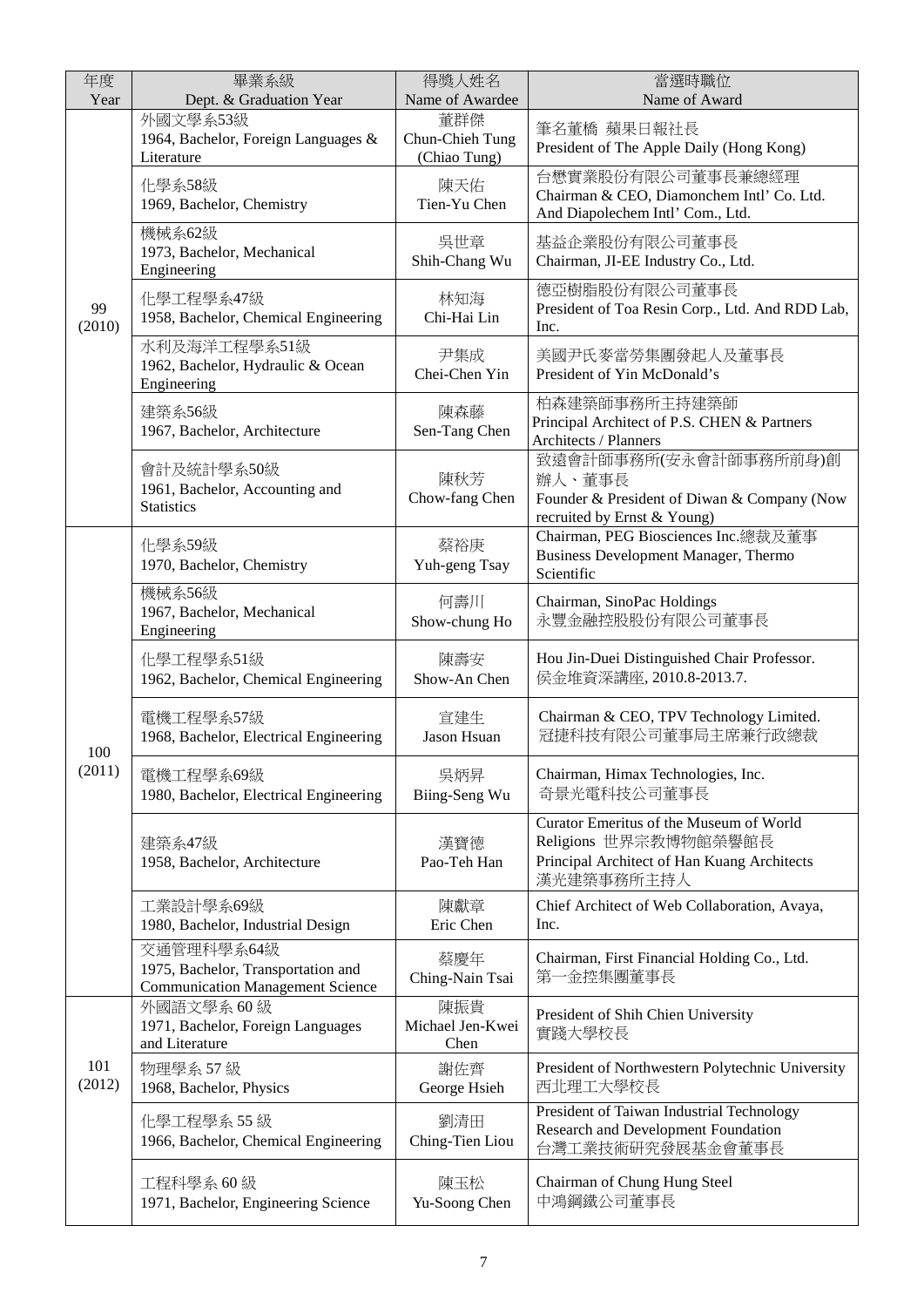| 年度<br>Year    | 畢業系級<br>Dept. & Graduation Year                                                         | 得獎人姓名<br>Name of Awardee | 當選時職位<br>Name of Award                                                                                                         |
|---------------|-----------------------------------------------------------------------------------------|--------------------------|--------------------------------------------------------------------------------------------------------------------------------|
|               | 造船工程學系 66 級<br>1977, Bachelor, Naval Architecture<br>Engineering                        | 鄭光遠<br>Kung-Yeun Jeng    | Chairman of EVA Airways<br>長榮航空公司董事長                                                                                           |
| 101<br>(2012) | 電機工程學系53級<br>1964, Bachelor, Electronic Engineering                                     | 王康隆<br>Kang L. Wang      | University of California Distinguished Professor<br>加州大學特聘教授、Raytheon Chair Professor<br>of Physical Electronics 雷神講座教授        |
|               | 建築工程學系 51 級<br>1962, Bachelor, Architecture<br>Engineering                              | 邁<br>陳<br>Mei Cheng      | Principal Architect of Fei & Cheng Associates<br>宗邁建築師事務所主持建築師                                                                 |
|               | 企業管理學系 63 級<br>1974, Bachelor, Business<br>Administration                               | 劉維琪<br>Victor W. Liu     | Shin Kong Professor of Business Management of<br>National Sun Yat-sen University<br>國立中山大學管理學院新光講座教授                           |
|               | 會計統計學系 49 級<br>1960, Bachelor, Accounting and<br><b>Statistics</b>                      | 楊兆麟<br>Chau-Lin Yang     | General Manager of the Group Administration<br>Office at Formosa Plastics Group<br>台塑集團總管理處總經理                                 |
|               | 物理系55級<br>1966, Bachelor, Physics                                                       | 劉紹臣<br>Shaw Chen Liu     | Research Center for Environmental Changes,<br>Academia Sinica / Distinguished Research Fellow<br>中央研究院院士<br>中央研究院環境變遷研究中心特聘研究員 |
|               | 機械系59級<br>1970, Bachelor, Science in Mechanical<br>Engineering                          | 林志遠<br>Chin-Yuan Lin     | President, SOCO Machinery Co., Ltd.<br>和和機械股份有限公司董事長                                                                           |
|               | 化工系47級<br>1958, Bachelor, Chemical Engineering                                          | 李志村<br>Chu-Tsung Lee     | Chairman, Formosa Plastics Corporation<br>台灣塑膠工業股份有限公司董事長                                                                      |
|               | 水利系67級<br>1978, Bachelor, Department of<br><b>Hydraulic Engineering</b>                 | 李鴻源<br>Hong-Yuan Lee     | Minister, Ministry of Interior<br>内政部部長                                                                                        |
| 102           | 工科系67級<br>1978, Bachelor, Engineering Science                                           | 李明星<br>Ming-Shing Lii    | Chairman, Ten Ren Tea Co., Ltd.<br>仁茶業股份有限公司(天仁茗茶)董事長                                                                          |
| (2013)        | 電機系55級<br>1966, Bachelor, Electrical Engineering                                        | 羅方禎<br>Fang-Chen Luo     | Fellow & Adviser, President's office of AU<br>Optronics Corp.<br>友達光電院士及顧問                                                     |
|               | 電機系57級<br>1968, Bachelor, Electrical Engineering                                        | 劉瑞復<br>Raff Liu          | Chairman, Syscom Computer Engineering Co.<br>凌羣電腦股份有限公司董事長                                                                     |
|               | 建築工程學系52級<br>1963, Bachelor, Architecture<br>Engineering                                | 潘冀<br>Jih Pan            | Founding Principal<br>J.J. Pan and Partners, Architects and Planners<br>潘冀聯合建築師事務所主持人                                          |
|               | 交管系48級<br>1959, Bachelor, Transportation and<br><b>Communication Management Science</b> | 沈鵬溶<br>Pan-Yohn Shen     | Chairman, Dragon Van Lines, Ltd.<br>金龍裝運有限公司董事長                                                                                |
|               | 學士後醫學系80級<br>1991, Bachelor, Post-Baccalaureate<br>Medical                              | 賴清德<br>Ching-Te Lai      | Mayor of Tainan<br>臺南直轄市市長                                                                                                     |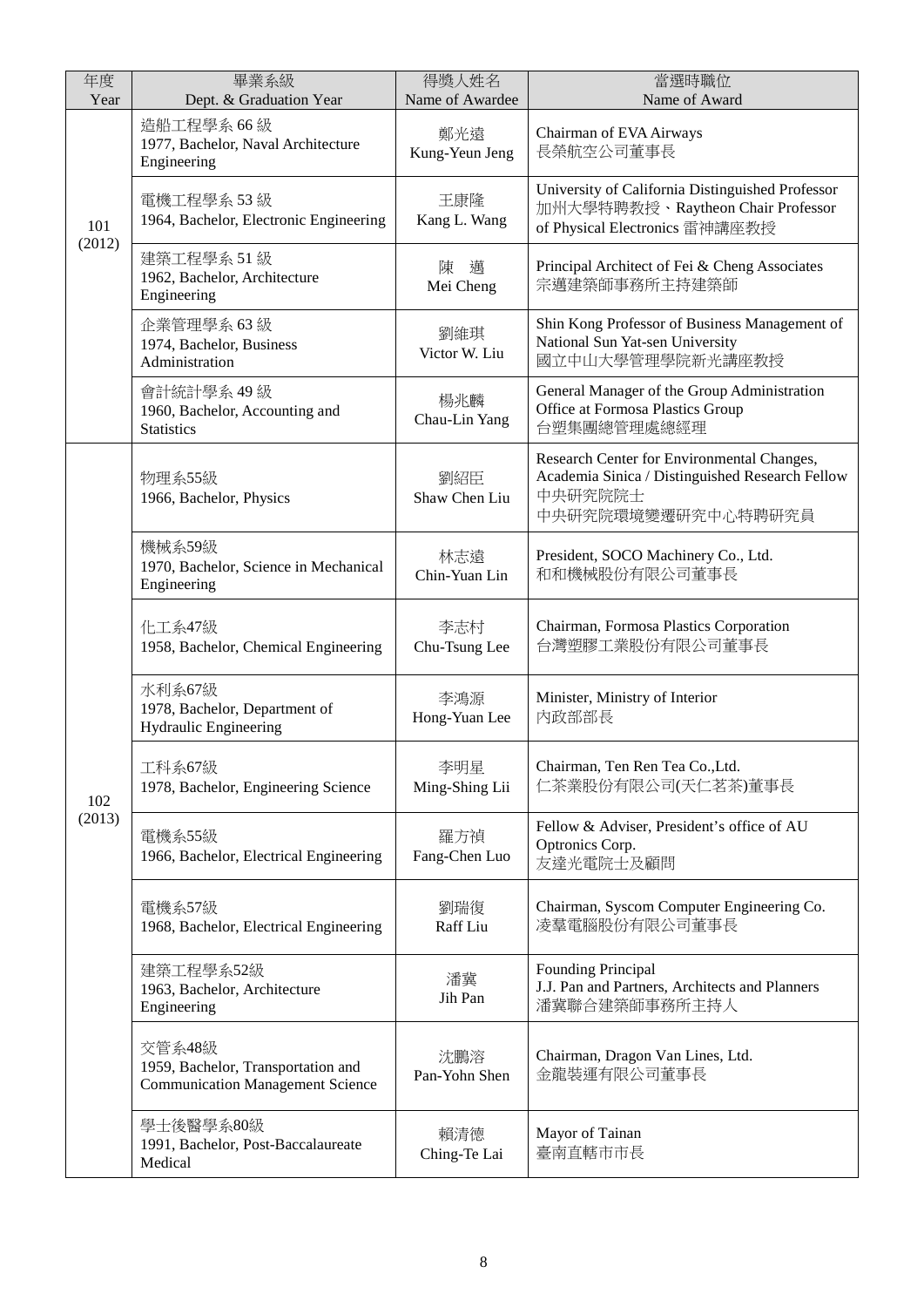| 年度<br>Year    | 畢業系級<br>Dept. & Graduation Year                                                                                                          | 得獎人姓名<br>Name of Awardee          | 當選時職位<br>Name of Award                                                                                                                        |
|---------------|------------------------------------------------------------------------------------------------------------------------------------------|-----------------------------------|-----------------------------------------------------------------------------------------------------------------------------------------------|
|               | 中文系71級<br>1982, Bachelor, Chinese Literature                                                                                             | 初安民<br>An-Ming Hu                 | Editor-in-Chief of INK Literary Publishing<br>Company<br>印刻文學生活雜誌出版社總編輯                                                                       |
|               | 化工系66級<br>1977, Bachelor, Chemical Engineering                                                                                           | 鄭憲誌<br>Walt Cheng                 | Managing Director of DuPont Electronics &<br>Communications, Greater China<br>杜邦公司電子與通訊事業部大中華區總裁                                              |
|               | 材料系77級、材料所79級<br>1988, Bachelor, Materials Science and<br>Engineering<br>1990, Master, Institute of Materials<br>Science and Engineering | 余定陸<br>Erix Yu                    | Applied Materials/Group Vice President and<br><b>Taiwan Country President</b><br>應用材料公司/集團副總裁暨台灣區總裁                                           |
|               | 土木系60級<br>1971, Bachelor, Civil Engineering                                                                                              | 毛治國<br>Chi-Kuo Mao                | Vice Premier of Executive Yuan, Republic of<br>China (Taiwan)<br>行政院副院長                                                                       |
| 103<br>(2014) | 工科系64級<br>1975, Bachelor, Engineering Science                                                                                            | 王興隆<br>Shing-Lon Wang             | Founder of Wu-Ming-Shi Information Sharing<br>Platform<br>無名氏分享園區公益平台主持人                                                                      |
|               | 航太所75級<br>1986, Master, Aeronautics and<br><b>Astronautics</b>                                                                           | 張冠群<br>Guan-Chung<br>Chang        | President of National Chung-Shan Institute of<br>Science and Technology<br>國家中山科學研究院院長                                                        |
|               | 電機系40級<br>1951, Bachelor, Electrical Engineering                                                                                         | 吳添壽<br>Tien-Shou Wu               | NCKU Alumni Association Honorary Chairman<br>成大電機系友會名譽董事                                                                                      |
|               | 建築所60級<br>1971, Master, Architecture Engineering                                                                                         | 白省三<br>William S. Pai             | Founding Principal of TMA Architects &<br>Associates<br>三門聯合建築師事務所主持建築師                                                                       |
|               | 都計系64級<br>1975, Bachelor, Urban Planning                                                                                                 | 陳威仁<br>Wei-Zen Chen               | Minister of Ministry of the Interior,<br>Republic of China (Taiwan)<br>内政部部長                                                                  |
|               | 工商管理學系62級<br>1973, Bachelor, Industrial and<br><b>Business Management</b>                                                                | 周理平<br>Lee-Ping Chou              | Chairman of Makalot Industrial Co., Ltd.<br>聚陽實業股份有限公司董事長                                                                                     |
|               | 機械系64級<br>1975, Bachelor, Science in Mechanical<br>Engineering                                                                           | 陳茂仁<br>Tony Chen                  | President, EVERPAR Co., Ltd<br>春迪企業股份有限公司董事長                                                                                                  |
|               | 化工系47級<br>1958, Bachelor, Chemical Engineering                                                                                           | 陳尚文<br>Hsiang-Wen Chen            | President, Mingtai Chemical Co., Ltd.<br>明台化工股份有限公司董事長                                                                                        |
|               | 資源系博士班98級<br>2008, PhD, Resources Engineering                                                                                            | 翁朝棟<br>Chao-Tung Wohg             | Chairman & General Director, China Steel<br>Sumikin Vietnam Joint Stock Company<br>中鋼住金越南公司董事長兼總經理                                            |
| 104<br>(2015) | 工科系60級<br>1971, Bachelor, Engineering Science                                                                                            | 陳文華<br>Wen-Hwa Chen               | Tsing Hua Distinguished Chair Professor,<br>Department of Power Mechanical Engineering,<br>National Tsing Hua University<br>國立清華大學動力機械系特聘講座教授 |
|               | 電機系55級<br>1966, Bachelor, Electrical Engineering                                                                                         | 龔行憲<br><b>Hsing Hsien</b><br>Kung | Chairman, Luxnet Corporation<br>華星光通董事長                                                                                                       |
|               | 都計系65級<br>1976, Bachelor, Urban Planning<br>Grade                                                                                        | 邱文彥<br>Wen-Yan Chiau              | Legislator, Legislative Yuan (MP)<br>立法院立法委員                                                                                                  |
|               | 會計系71級<br>1982, Bachelor, Accountancy                                                                                                    | 王金來<br>James Wang                 | Chairman & CEO, Ernst & Young Taiwan<br>安永聯合會計師事務所董事長                                                                                         |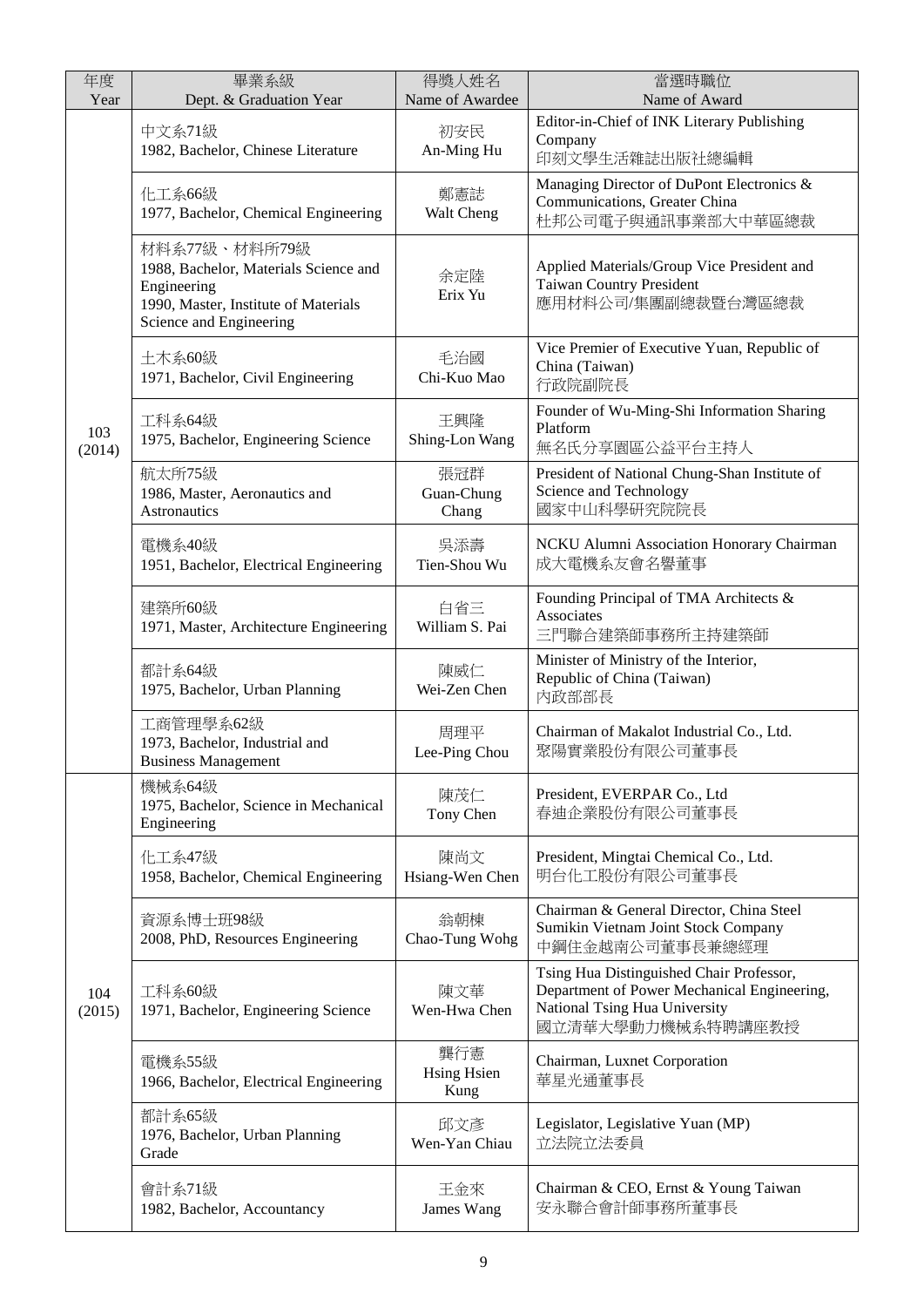| 年度<br>Year    | 畢業系級<br>Dept. & Graduation Year                                                                                       | 得獎人姓名<br>Name of Awardee   | 當選時職位<br>Name of Award                                                                                                                                               |
|---------------|-----------------------------------------------------------------------------------------------------------------------|----------------------------|----------------------------------------------------------------------------------------------------------------------------------------------------------------------|
|               | 中文68級<br>1979, Bachelor, Chinese Literature                                                                           | 魏瑞琴<br>Cathy J. Wei        | 美國加州帕沙迪那市立學院教授<br>Professor, Pasadena City College, CA                                                                                                               |
|               | 物理71級<br>1982, Bachelor, Physics                                                                                      | 楊<br>陽<br>Yang Yang        | 美國加州大學洛杉磯分校材料科學與工程學系<br>講座教授<br>Chair Professor, Department of Materials Science<br>and Engineering at UCLA.                                                         |
|               | 系統63級、機械所65級<br>1974, Bachelor, Systems and Naval<br>Mechatronic Engineering;<br>1976, Master, Mechanical Engineering | 江耀宗<br>Yao-Chung<br>Chiang | 台灣高速鐵路股份有限公司董事長<br>Chairman, Taiwan High Speed Rail Corporation                                                                                                      |
|               | 化工系47 級<br>1958, Bachelor, Chemical Engineering                                                                       | 孫春山<br>Shen-Shan Sun       | 毅豐橡膠工業股份有限公司董事長<br>President, Yu Feng Rubber Industrial Co. Ltd.                                                                                                     |
| 105<br>(2016) | 土木系69級<br>1980, Bachelor, Civil Engineering                                                                           | 鄭漢烈<br>Han-Lie Zheng       | 印尼經貿合作區青山園區開發有限公司董事長<br>President, Castle Park Development Co., Ltd.                                                                                                 |
|               | 電機系71級<br>1982, Bachelor, Electrical Engineering                                                                      | 鄭世杰<br>Shih-Jye Cheng      | 南茂科技股份有限公司董事長<br>Chairman & President, ChipMOS<br>TECHNOLOGIES INC.                                                                                                  |
|               | 電機系47級<br>1958, Bachelor, Electrical Engineering                                                                      | 吳德銓<br>Teh-Chuan Wu        | 立隆電子工業股份有限公司董事長<br>President, Lelon Electronics Corp.                                                                                                                |
|               | 交管系65級<br>1976, Bachelor, Transportation &<br><b>Communication Management Science</b>                                 | 張永昌<br>Yung-Chang<br>Chang | 遠通電收股份有限公司執行董事兼總經理<br>Managing Director, Far Eastern Electronic Toll<br>Collection (FETC) Co., Ltd.                                                                  |
|               | 學士後醫學系79級<br>1990, Bachelor, Post-Baccalaureate<br>Medical                                                            | 謝仲思<br>Chung-Szu Hsieh     | 枋寮醫療社團法人枋寮醫院醫療副院長<br>Medical Deputy Superintendent, Fangliao<br>General Hospital                                                                                     |
|               | 中文63級<br>1974, Bachelor, Chinese Literature                                                                           | 張義清<br>Yih-Ching Chang     | 馬來西亞吉隆坡臺灣學校校長<br>Principal, Chinese Taipei School (Kuala Lumpur)                                                                                                     |
|               | 化學系57級<br>1968, Bachelor, Chemistry                                                                                   | 孔繁淵<br>Hank F. Kung        | 美國賓州大學放射醫學系名譽教授<br>Emeritus Professor of Radiology, Perelman<br>School of Medicine at the University of<br>Pennsylvania Department of Radiology                      |
|               | 土木系62級<br>1973, Bachelor, Civil Engineering                                                                           | 邱琳濱<br>Lin-Bin Chiou       | 中興工程顧問股份有限公司董事長<br>Chairman, Sinotech Engineering Consultants,<br>Ltd.                                                                                               |
|               | 醫工系博士班102級<br>2013, PhD, Department of BioMedical<br>Engineering                                                      | 杜元坤<br>Yuan-Kun Tu         | 財團法人義大醫院院長<br>Superintendent, E-Da Hospital                                                                                                                          |
| 106<br>(2017) | 電機系68級<br>1979, Bachelor, Electrical Engineering                                                                      | 陳良基<br>Liang-Gee Chen      | 科技部部長、臺灣大學電機工程學系特聘教授<br>Minister, Ministry of Science and Technology<br>Distinguished Professor, Department of Electrical<br>Engineering, National Taiwan University |
|               | 建築系68級<br>1979, Bachelor, Architecture                                                                                | 張清華<br>Ching-Hwa<br>Chang  | 九典聯合建築師事務所主持建築師<br>Principal Architect, Bio-architecture Formosana                                                                                                   |
|               | 學士後醫學系78級<br>1989, Bachelor, Post-Baccalaureate<br>Medical                                                            | 吳炎村<br>Yen-Chun Wu         | 財團法人若瑟醫院主治醫師<br>Attending Physician, St. Joseph's Hospital                                                                                                           |
|               | 電機系58級<br>1969, Bachelor, Electrical Engineering                                                                      | 傅勝利<br>Shen-Li Fu          | 義守大學榮譽校長暨特聘講座教授<br>Honorary President & Distinguished Chair<br>Professor, I-Shou University                                                                          |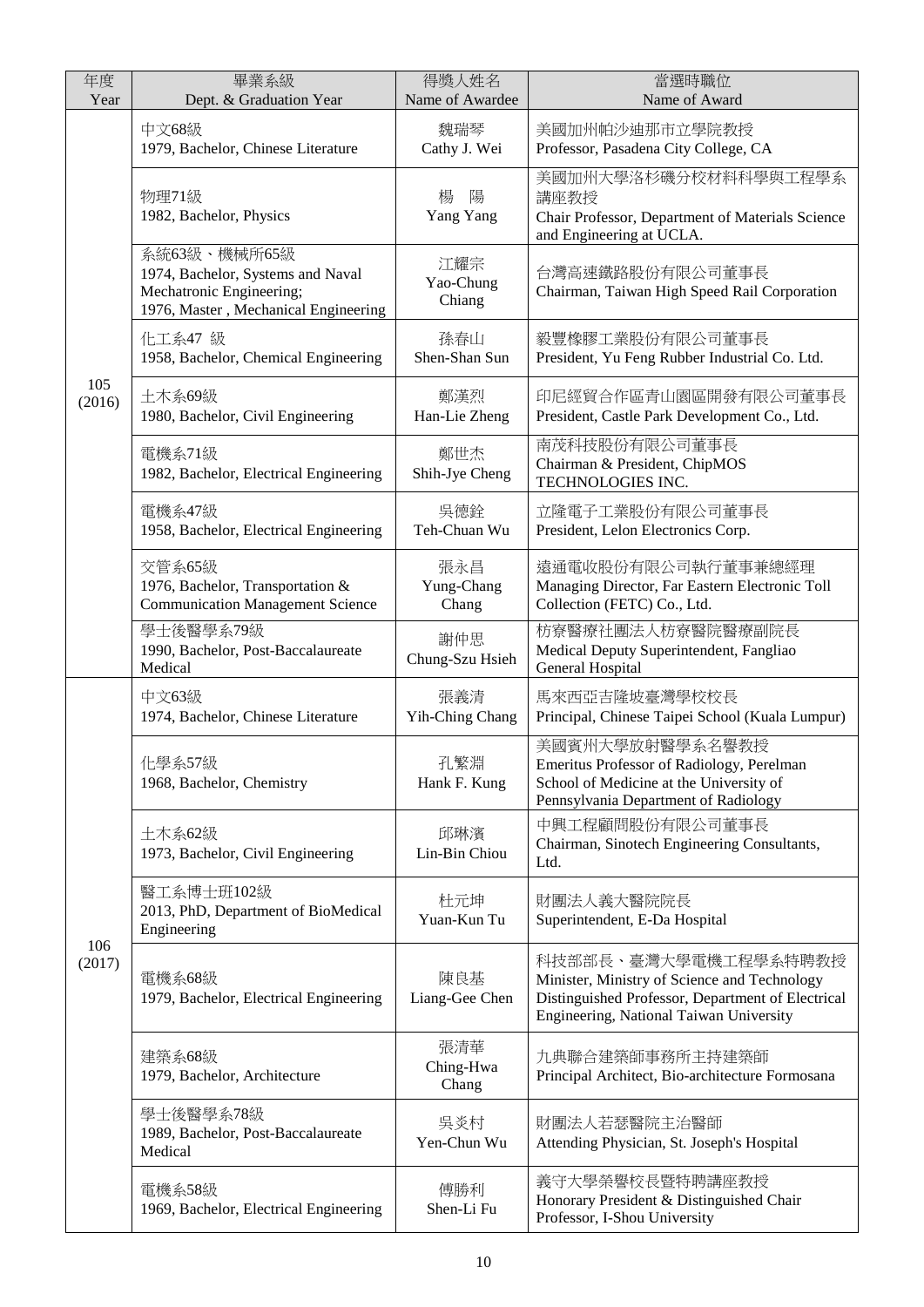| 年度<br>Year    | 畢業系級<br>Dept. & Graduation Year                                                                              | 得獎人姓名<br>Name of Awardee  | 當選時職位<br>Name of Award                                                                            |
|---------------|--------------------------------------------------------------------------------------------------------------|---------------------------|---------------------------------------------------------------------------------------------------|
|               | 化工系65級<br>1976, Bachelor, Chemical Engineering                                                               | 張榮語<br>Rong-Yeu Chang     | 科盛科技股份有限公司董事長兼執行長<br>Chairman & CEO, CoreTech System Co., Ltd.                                    |
|               | 土木系61級<br>1972, Bachelor, Civil Engineering                                                                  | 周禮良<br>Lie-Liung Chou     | 台灣世曦工程顧問股份有限公司董事長<br>Chairman, CECI Engineering Consultants, Inc.,<br>Taiwan                      |
|               | 工科系60級<br>1971, Bachelor, Engineering Science                                                                | 陳德華<br><b>Edward Chan</b> | 香港易達電子有限公司董事長<br>President, Edal Electronics Co., Ltd.                                            |
|               | 航太系65級<br>1976, Bachelor, Mechanical<br>Engineering                                                          | 劉金錫<br>Jin-Hsi Liu        | 瑞智精密股份有限公司副董事長<br>Vice Chairman, Rechi Precision Co., Ltd.                                        |
| 107<br>(2018) | 航太系71級<br>1982, Master, Aeronautics and<br>Astronautics                                                      | 馬萬鈞<br>Wan-June Ma        | 國家中山科學研究院副院長<br>Vice President, National Chung-Shan Institute of<br>Science and Technology        |
|               | 電機系56級<br>1967, Bachelor, Electrical Engineering                                                             | 歐正明<br>Cheng-Ming Ou      | 環隆科技股份有限公司董事長兼總經理<br>President & General Manager, Universal<br>Microelectronics Co., Ltd.         |
|               | 學士後醫學系79級<br>1990, Bachelor, Post-Baccalaureate<br>Medical                                                   | 蘇大成<br>Ta-Chen Su         | 國立臺灣大學醫學院附設醫院內科主治醫師<br>Attending Physician, National Taiwan University<br>Hospital                |
|               | 水利系59級<br>1970, Bachelor, Hydraulic and Ocean<br>Engineering                                                 | 陳盛沺<br>Sheng-Tien Chen    | 聲寶股份有限公司董事長<br>Chairman, Sampo Corporation                                                        |
|               | 電機系74級<br>1985, Bachelor, Electrical Engineering                                                             | 陳其宏<br>Peter Chen         | 佳世達科技股份有限公司董事長兼執行長<br>Chairman & CEO, Qisda Corporation                                           |
|               | 歷史學系83級<br>1994, Bachelor, Department of History                                                             | 陸琲琲<br>Fei-Fei Lu         | 三立集團新聞部暨創意行銷部資深經理<br>Senior Manager, News Dept. and Creative<br>Marketing Dept., SET GROUP        |
|               | 土木工程學系56級<br>1967, Bachelor, Department of Civil<br>Engineering                                              | 李文造<br>Wen-Tsao Lee       | 長虹關係企業集團總裁<br>Chairman, Chong Hong Construction Co., Ltd                                          |
|               | 機械工程學系57級<br>1968, Bachelor, Department of<br><b>Mechanical Engineering</b>                                  | 廖哲男<br>Che-Nan Liao       | 漢鐘精機集團總裁暨創辦人<br>Founder and Chairman, Hanbell Precise<br><b>Machinery Group</b>                   |
|               | 造船工程學系66級<br>1977, Bachelor, Naval Architecture<br>Engineering                                               | 林弘男<br>Horng-Nan Lin      | 中國鋼鐵(股)公司總經理<br>President, China Steel Corporation                                                |
| 108           | 電機工程學系67級、71級<br>1978, Bachelor, 1982, Master,<br>Department of Electrical Engineering                       | 秦永沛<br>Yung-Pei Chin      | 臺灣積體電路製造(股)公司資深副總經理<br>Senior Vice President, Taiwan Semiconductor<br>Manufacturing Company, Ltd. |
| (2019)        | 建築學系57級<br>1968, Bachelor, Department of<br>Architecture                                                     | 張哲夫<br>Che-Fu Chang       | 張哲夫建築師事務所主持建築師<br>Principal Architect, Che Fu Chang Architects                                    |
|               | 交通管理科學系74級<br>1985, Bachelor, Department of<br>Transportation and Communication<br><b>Management Science</b> | 胡德興<br>Te-Hsing Hu        | 富邦證券投資信託(股)公司董事長<br>Chairman, Fubon Asset Management                                              |
|               | 科技法律研究所97級<br>2008, Master, Department of Law                                                                | 李伯璋<br>Po-Chang Lee       | 衛生福利部中央健康保險署署長<br>Director General, National Health Insurance<br>Administration, MOHW             |
|               | 交通管理科學系55級<br>1966, Bachelor, Department of<br>Transportation and Communication<br>Management Science        | 陳正光<br>Carl Chen          | 敬洋國際集團總裁<br>Chairman, SPI West Port Group                                                         |